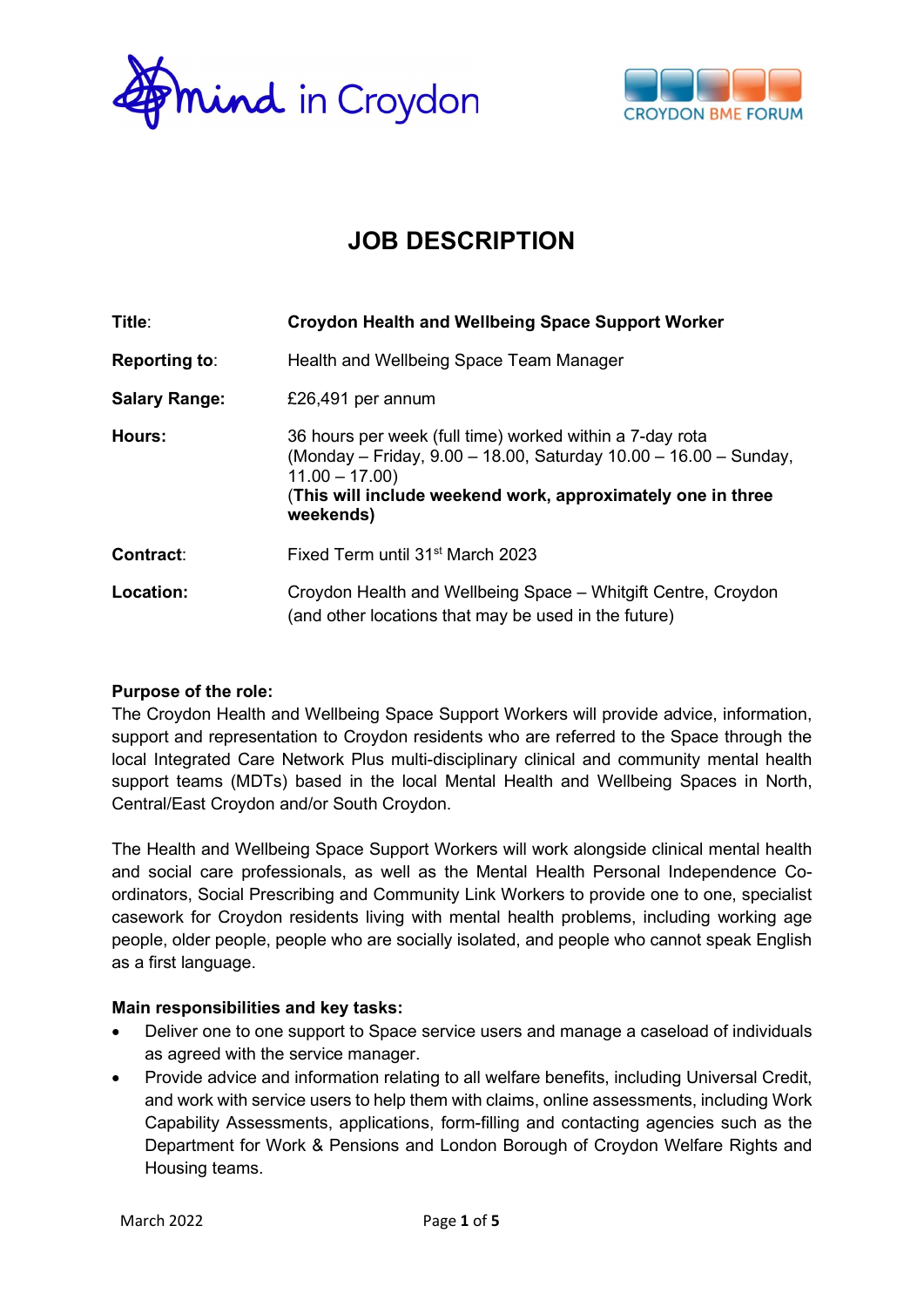



- Provide basic housing advice.
- Provide basic general money and debt management advice.
- Provide information on employment opportunities and training support for clients.
- Refer or signpost to other relevant services where appropriate within the Integrated Care Network Plus, and the Health and Wellbeing Space in the Borough of Croydon, or further afield.
- Attend training, forums and meetings to ensure knowledge remains relevant and up to date.
- Keep up to date about current best practice and legislation within mental health, as well as within the field of Information & Advice more generally.
- Provide updates and feedback to the wider Health and Wellbeing Space teams.
- Support colleagues within the Mental Health Hub with enquiries which relate to your specialist knowledge and experience e.g., in Universal Credit, Housing, Money or Debt Management, access to training, education or employment.
- Maintain accurate and up to date service user records using online triage and database systems.
- Preparing and giving talks on the work of the Service to other organisations e.g., Social Services, Mental Health Resource Centres.
- Work within AQS, Advice Quality Standard, the mark of quality for independent advice organisations and other relevant quality and performance standards.
- Work within all policies and procedures of the Croydon PIC Partnership, ensuring that information remains confidential and to adhere to the General Data Protection Regulations 2018 (GDPR).

### General

- Work as a member of a team, communicating with others in writing and face to face, taking part in staff meetings and team meetings.
- Maintain quality standards in accordance with Mind in Croydon policies and procedures.
- Accept line management and supervision from the post holder's designated line manager and to engage constructively in this process.
- Accept the need to learn from experience, to actively take part in reflective practice, to change where necessary, develop new skills and keep up to date with current practice and undertake training as directed by the post holder's designated line manager.
- Addition to the tasks and duties outlined in this job description, to undertake any other tasks identified and which are generally compatible with the functions of the post.
- Staff will be responsible for respecting and maintaining personal and professional boundaries concerning relationships with service users, volunteers and other staff.
- Act in a professional and responsible manner which does not have a negative impact on the service or the organisation as a whole and which is in accordance with the policies and procedures of Mind in Croydon.
- Be a part of a rota also covering reception 7 days a week.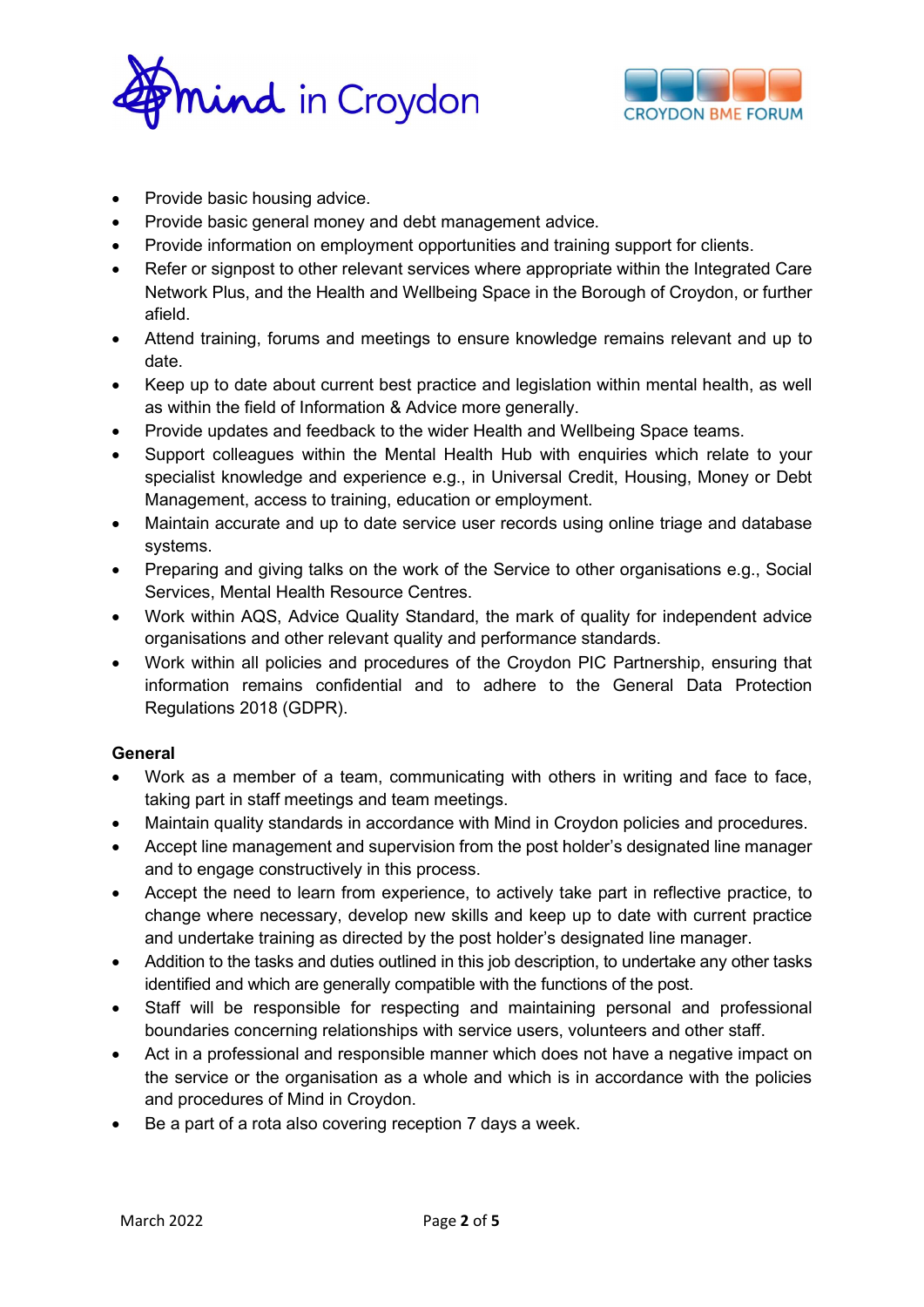



 In addition to the tasks and duties outlined in this job description, you may be required to undertake such duties as may be identified and which are generally compatible with the functions of the post.

#### Job Description Agreement

The Job Description is not exhausted and is subject to change considering the service, work, priorities, or requirements. Such change will be discussed and consulted on with the post holder. Mind in Croydon Ltd and Croydon's BME Forum reserves the right to vary or amend the duties and responsibilities of the post holder at any time in accordance with the needs of the service. The statements contained in this description, reflect general details as necessary to describe the principle functions of the job, the level of knowledge and skill typically required to undertake the role.

It should not be considered an all-inclusive listing of work requirements. Individuals may perform other duties as assigned, including work in other functional areas to cover absences, peak work periods or otherwise to balance the workload.

The dated signature of the current post holder is an agreement that the Job Description provides an accurate outline and picture of the job as it currently exists.

| Signed: |       |  |
|---------|-------|--|
| Name:   | Date: |  |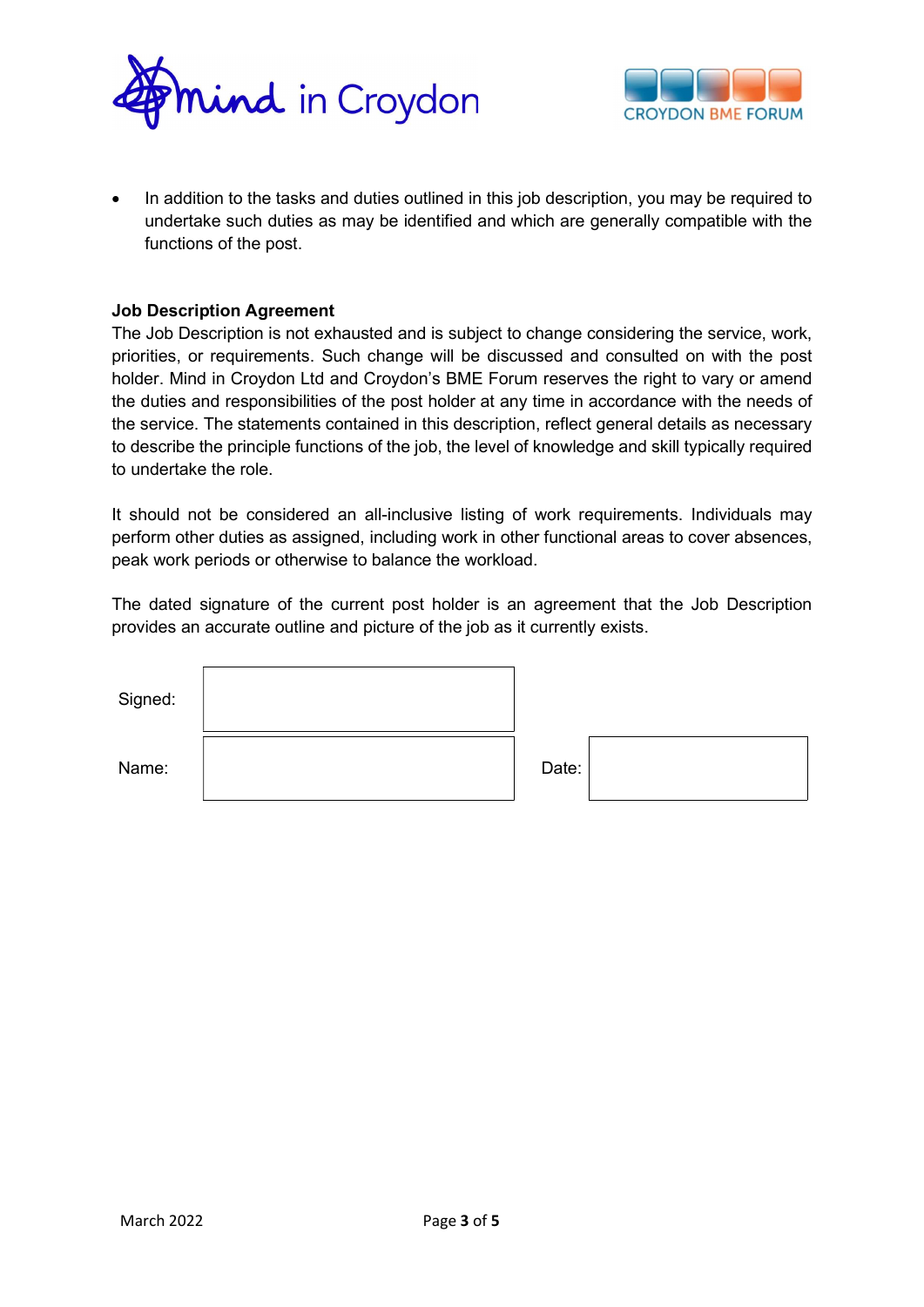



## Person Specification

| <b>Knowledge and Experience</b>                                                                                                                                                                                                       |    | <b>Desirable</b> |
|---------------------------------------------------------------------------------------------------------------------------------------------------------------------------------------------------------------------------------------|----|------------------|
| <b>Qualifications</b>                                                                                                                                                                                                                 |    |                  |
| Relevant mental health, housing, social care or psychology related<br>training or qualifications                                                                                                                                      | E  |                  |
| Demonstrable evidence of equivalent learning or training                                                                                                                                                                              |    | D                |
| <b>Experience</b>                                                                                                                                                                                                                     |    |                  |
| At least one year's paid work experience in advice work, with<br>Welfare Benefits Advice, Universal Credit, welfare rights, housing,<br>money or debt management component. Extensive voluntary<br>experience will also be considered |    |                  |
| Demonstrable lived or learned experience and understanding of<br>mental health and related issues and difficulties or challenges                                                                                                      | E  |                  |
| Working knowledge and experience of person-centred approaches<br>and recovery models                                                                                                                                                  |    | D                |
| Experience of working in voluntary or community settings and<br>building relationships with local groups and organisations                                                                                                            |    | D                |
| Experience of creating, managing and maintaining high quality<br>records of contact and interaction with people, working within a<br>caseload                                                                                         | E  |                  |
| Experience of peer support approaches and asset/strengths-based<br>care and support systems                                                                                                                                           |    | D                |
| <b>Knowledge, Skills and Capabilities</b>                                                                                                                                                                                             |    |                  |
| Detailed and up-to-date knowledge of all Welfare Benefits,<br>Housing and Social Security legislation                                                                                                                                 |    |                  |
| Ability to write and record clear and concise case records and<br>letters and understanding of the need for detailed case recording<br>using databases                                                                                | E  |                  |
| Ability to work alongside the person in nondirective ways - helping<br>the person find solutions that work for them (rather than suggesting<br>solutions)                                                                             | E. |                  |
| Ability to focus on and build a person's strengths and their ability to<br>make use of the resources available to them                                                                                                                | Е  |                  |
| Ability to remain recovery-focused - working with empathy,<br>building autonomy, empowering the person to define, lead and<br>own their recovery                                                                                      | E  |                  |
| Ability to build effective, safe and trusting relationships with people<br>using services and with professionals in multi-disciplinary teams                                                                                          | E  |                  |
| Excellent numeracy, literacy, IT and verbal communication skills                                                                                                                                                                      | Е  |                  |